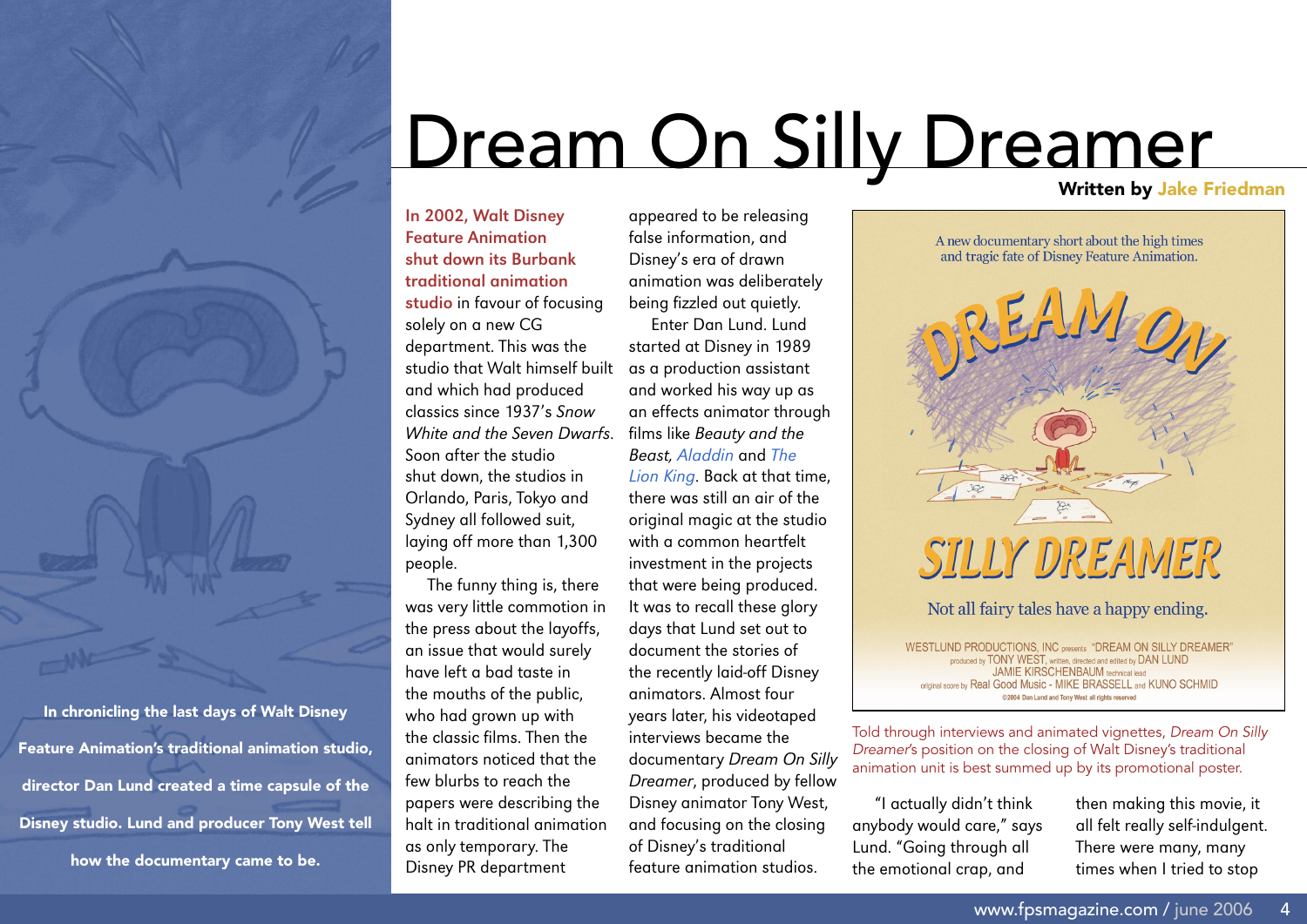

working on it. But it seemed like word had gotten out there that I was making it, so it became a sort of duty to everyone else."

Many festivals rejected the film due to its 40-minute running time, as well as its subject matter. Fortunately, the DVD is readily available [online](http://www.dreamonsillydreamer.com/) and is soul-stirring to the last minute. "It wasn't so much trying to save animation or trying to get back at Disney," says Lund, "But I left the studio feeling like I do not want to forget how great it was."

**The film, told like a fairy tale, complete with a British narrator** and an animated storybook—actually, an animator's sketchbook—is a valentine to bygone days. As the film discloses clips from the 1980s and early 1990s interspersed with original animation, the viewer begins to see deeper into the trenches of the Disney studio than any making-of promotional featurette has allowed. Hearing animators, directors, story developers and retired inkers talk about their devotion to their craft clearly displays how much continued faith there was in Walt's vision. These people were not out just to make a living, but to fulfill a legacy of great storytelling through the greatest medium available.

Interestingly, the film begins by complimenting the Disney management and the way the executives encouraged the artists with gifts, free catering and extravagant wrap parties. The pivotal point, however, is defined in no uncertain terms as the overwhelming financial success of *The Lion King*.

Because of *The Lion King,* top business people who saw animation as the next new way to make a billion dollars jumped onboard. Dozens of appointed vice-presidents wound up on the Disney payroll. Creative executives entirely replaced story development departments. Jeffrey Katzenberg being fired and cofounding DreamWorks as competition led Disney management to overflow the animators with obscenely large bonuses. The animation at the studio had lost its magic and greed was running rampant as more and more executives were brought in to figure out how to cut costs.

The management began comparing the success of digitally animated films like *[Ice Age](http://fpsmagazine.com/comment/iceage.php)* and those of Pixar to the Disney bombs like *The Hunchback of Notre Dame*  and *[Brother Bear](http://fpsmagazine.com/review/brobear.php)*. Then, on March 25, 2002, chief executive Tom Schumacher held meetings with each 2D animation department to tell them that their services would no longer be needed.

Most of the interviews in the documentary were taped in the few weeks after this day and are expressed with eloquence and heart, and merit several replays on your DVD player. The DVD includes a plethora of special features like original story art by Lund and footage from the film's Los Angeles premiere, where we watch the reaction of the Disney artists seeing the documentary for the first time. Perhaps the most engaging feature, however, is the collection of extended interview clips, in which many of the artists voice very bitter feelings toward the administration. "I definitely did